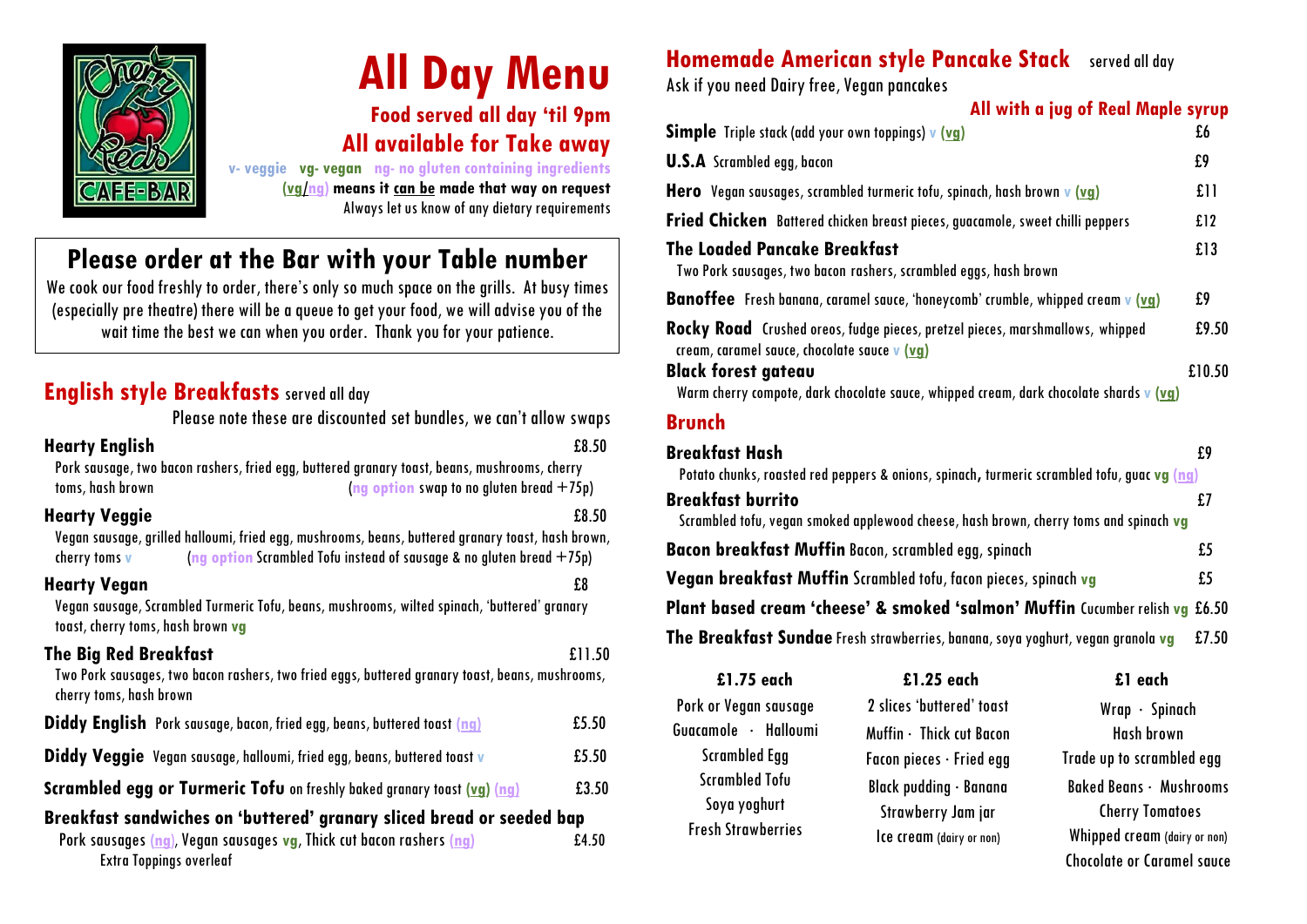### **Sandwiches**

| <b>Fish fingers</b> Mayo, lettuce, on large seeded bap                        | £5    |
|-------------------------------------------------------------------------------|-------|
| <b>Fish-like fingers</b> Vegan mayo, lettuce, on large seeded bap vg          | £5    |
| <b>'Chicken' Caesar wrap</b> Baby gem, Facon pieces, on white tortilla vg(ng) | £6.50 |
| <b>Creamy garlic and herb mushrooms</b> Rocket, on granary toast vg (ng)      | £4.50 |
| <b>Mozzarella cheese</b> Pesto, beef toms, rocket, on granary v (ng)          | £5.50 |
| <b>Thick cut ham</b> American style sweet mustard, lettuce, on granary (ng)   | £5.50 |

## **Sharers & Sides 2 sharers for £10 Fridays 4-9pm**

| Cauliflower Wings in a basket Buffalo spiced 'butter', vegan mayo dip vg(ng) £7               |       |
|-----------------------------------------------------------------------------------------------|-------|
| <b>Chicken strips</b> BBQ dip                                                                 | £5.50 |
| <b>Classic loaded chips</b> Bacon, melted cheese, sriracha mayo (ng)                          | £7    |
| <b>Mexican loaded chips</b> Sweetcorn salsa, guacamole, sweet chilli peppers vg (ng) £6.50    |       |
| <b>Bit of Blue chips</b> Blue cheese, Stout onion marmalade, mushroom gravy $\mathbf{v}$ (ng) | £6.50 |
|                                                                                               |       |

| Proper chips vg ( <mark>ng)</mark> | £3.20 | Beer battered onion rings vg | £3 |
|------------------------------------|-------|------------------------------|----|
| Pot of Slaw vg ng                  | £2    | Baby Caesar salad vg         | £3 |

### **Hearty Mains & Salads**

| <b>Seitan Kebab</b><br>Home-spiced seitan, kebab salad, sweet chilli peppers, yoghurt dressing, proper chips vg                                                                 | £10    |
|---------------------------------------------------------------------------------------------------------------------------------------------------------------------------------|--------|
| <b>Chicken strip-zel</b><br>Battered chicken strips, homemade creamy mushroom sauce, crispy potatoes, green beans                                                               | £11    |
| <b>Plant based Caesar salad</b><br>'Chicken' pieces, baby gem leaves, homemade vegan Caesar dressing, Facon pieces, cherry<br>tomatoes, vegan parmesan, garlic croutons vg (ng) | £10.50 |
| <b>Mozzarella, Pesto &amp; Quinoa salad</b><br>Mozzarella cheese, beef tomato, seasonal leaves, green beans, quinoa grains, pesto dressing v ng                                 | £10.50 |
| Mexican Smoked 'Salmon' salad<br>Plant based smoked style salmon, fresh sweetcorn salsa, quinoa grains, sweet chilli peppers,<br>gvacamole, seasonal leaves vg ng               | f.12   |

### **Beef Burgers**

| Two handmade patties for maximum flavour in a freshly baked bun with lettuce                     |       |
|--------------------------------------------------------------------------------------------------|-------|
| <b>Simple</b> Tomato relish (ng)                                                                 | £8.50 |
| <b>Stout &amp; Blue</b> Homemade B'ham Brew co stout onion marmalade, Danish blue cheese(ng) £10 |       |
| <b>Stacker</b> Thick cut bacon, mozzarella, gherkin, beer battered onion rings                   | £11   |
| <b>Plant based Burgers</b><br>Soya & wheat protein patty in a freshly baked bun with lettuce     |       |
| <b>Simple</b> Tomato relish vg                                                                   | £8    |

**Fiesta** Fresh mozzarella cheese, sweet chilli peppers, guacamole **v**  $\mathbf{f}$  **E10 BBQ** Facon pieces, smoked applewood cheese, onion rings, gherkins, BBQ sauce**vg** £11

| £1.75 each             | £1.25 each                          | £1 each              |
|------------------------|-------------------------------------|----------------------|
| Halloumi · Guacamole   | Thick cut Bacon · Fried Egg         | Sweet chilli peppers |
| Vegan smoked applewood | <b>Black pudding · Facon pieces</b> | Gherkin · Pesto      |
| cheese                 | Stout onion marmalade               | <b>BBQ</b> sauce     |
| <b>Blue cheese</b>     | Melty Mozzarella                    | Vegan Mayo           |
| Vegan Creamy garlic    | Sweetcorn salsa                     |                      |
| mushrooms              |                                     |                      |

### **Meals recommended for Kids under 11**

| Two Chicken strips / Four Quorn nuggets vg  |                                     |    |
|---------------------------------------------|-------------------------------------|----|
| Pork savsage (ng) / Vegan savsage vg        | all with skinny fries & baked beans | £5 |
| Two Fish fingers / Two Fish-like fingers vg |                                     |    |
|                                             |                                     |    |

**Homemade cakes** see the cabinet on the downstairs bar for availability

| Salted caramel brownie v ng                                          |      |                                                                     | £3.50        |
|----------------------------------------------------------------------|------|---------------------------------------------------------------------|--------------|
| <b>Anzac flapjack cookie</b> chewy cookie with coconut & sultanas vg |      |                                                                     | £2.90        |
| <b>White chocolate Biscoff Millionaire v</b>                         |      | £3.50                                                               |              |
|                                                                      |      | Other assorted homemade cakes including no gluten and vegan options | from $£3.50$ |
| Add whipped cream (vg) ng                                            | 75 p | Add a scoop of vanilla ice cream $\bf{v}$ ng ( $\bf{v}$ g)          | £1.25        |